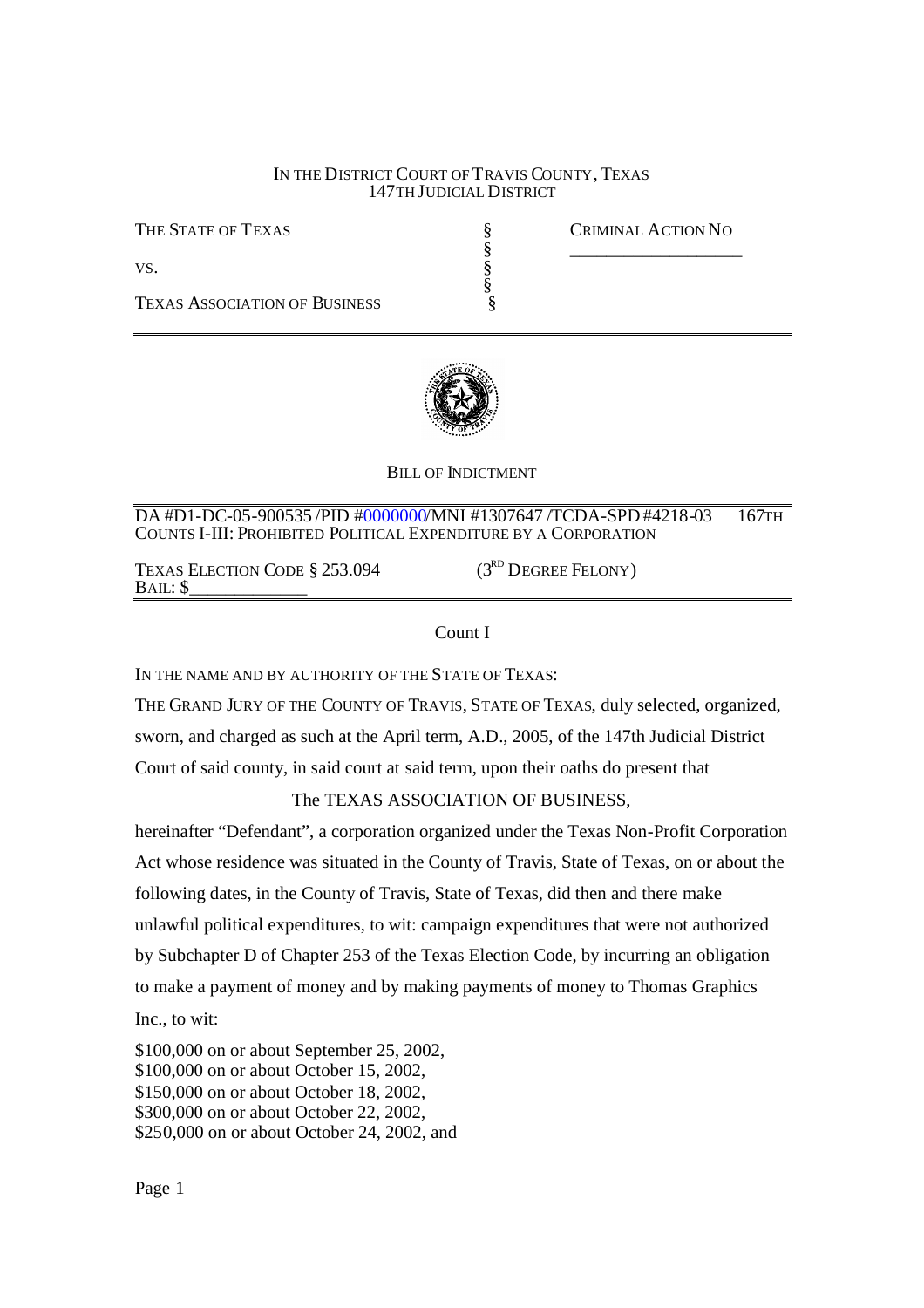\$45,994.13 on or about November 26, 2002,

for the printing and distribution of political advertising which consisted of written campaign communications similar in form and appearance to the documents attached to this indictment as Exhibits "1" through "81",

And the Grand jury further presents that said political expenditures were made in connection with campaigns for elective offices in 2002, in that said political advertising supported the Republican candidate and/or opposed the Democratic candidate for election to the following public offices:

Representative, District 2, Texas House of Representatives; and Representative, District 4, Texas House of Representatives; and Representative, District 5, Texas House of Representatives; and Representative, District 8, Texas House of Representatives; and Representative, District 9, Texas House of Representatives; and Representative, District 19, Texas House of Representatives; and Representative, District 24, Texas House of Representatives; and Representative, District 29, Texas House of Representatives; and Representative, District 32, Texas House of Representatives; and Representative, District 45, Texas House of Representatives; and Representative, District 48, Texas House of Representatives; and Representative, District 50, Texas House of Representatives; and Representative, District 56, Texas House of Representatives; and Representative, District 59, Texas House of Representatives; and Representative, District 62, Texas House of Representatives; and Representative, District 68, Texas House of Representatives; and Representative, District 117, Texas House of Representatives; and Representative, District 125, Texas House of Representatives; and Representative, District 134, Texas House of Representatives; and Representative, District 137, Texas House of Representatives; and Representative, District 138, Texas House of Representatives; and Senator, District 2, Texas Senate; and Senator, District 14, Texas Senate.

And the Grand jury further presents that the conduct that constituted the commission of said offense was authorized, requested, commanded, performed, and recklessly tolerated by a high managerial agent of the Texas Association of Business, namely, William Hammond.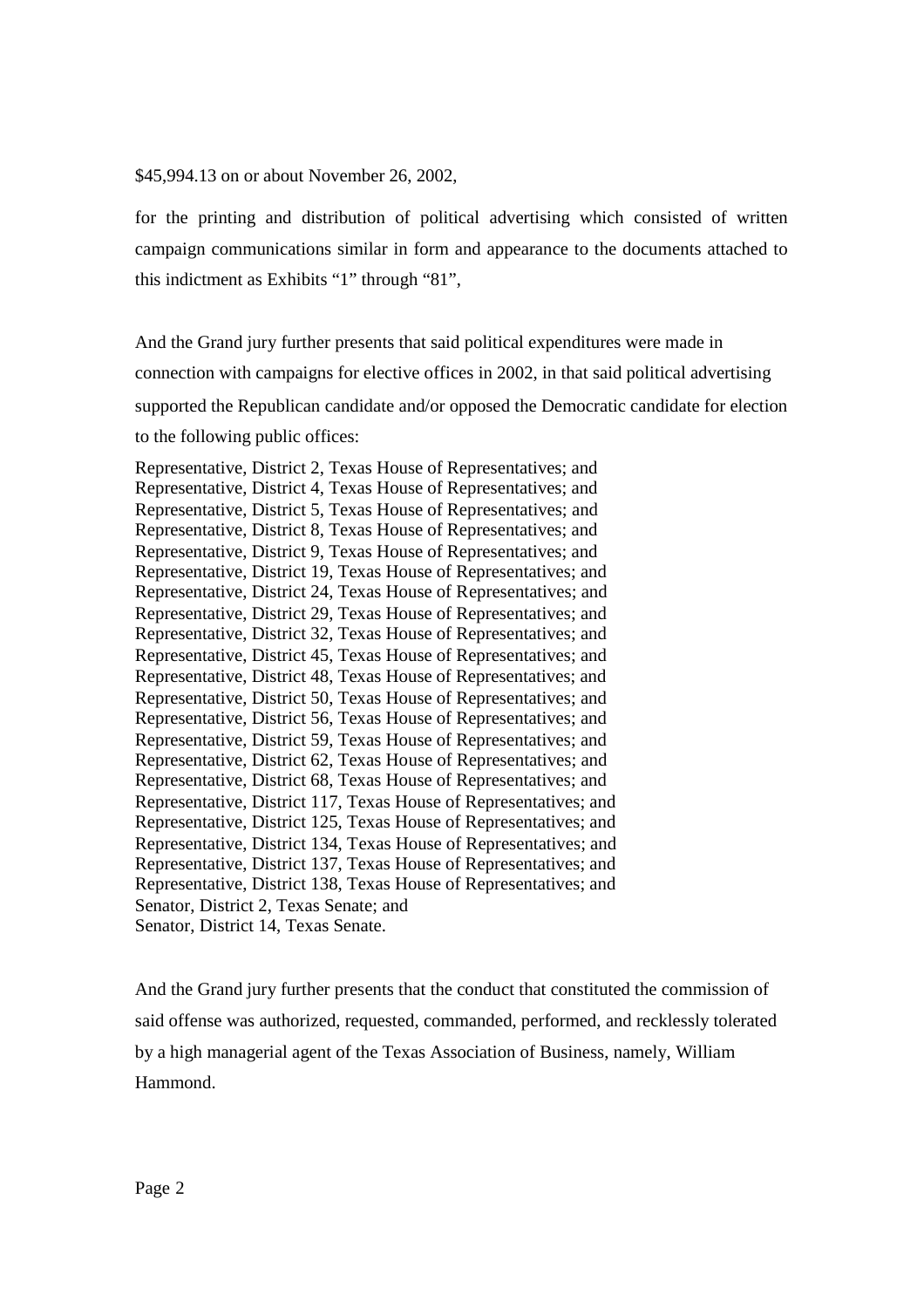### Count II

And the Grand Jury Further presents in and to said court at said term that The TEXAS ASSOCIATION OF BUSINESS,

hereinafter "Defendant", a corporation organized under the Texas Non-Profit Corporation Act, whose residence was situated in the County of Travis, State of Texas, on or about October 25, 2002, in the County of Travis, State of Texas, did then and there make an unlawful political expenditure, to wit: a campaign expenditure in connection with a campaign for elective office that was not authorized by Subchapter D of Chapter 253 of the Texas Election Code, by incurring an obligation to make a payment of money and by making a payment of money, to wit: a bank or wire transfer of \$300,000, to Multi Media Services Corporation and Himedia Service Corporation and Dwight Sterling and Chris Mottola Consulting Inc. and Mercury Public Affairs, for the preparation and production and broadcast of political advertising which consisted of written and oral campaign communications broadcast by television which supported candidates for election to public office, namely, Gene Seaman for the office of Representative, District 32, Texas House of Representatives, and Holt Getterman for the office of Representative, District 56, Texas House of Representatives, and said political advertising was similar in form and appearance to the digital copies of said television ads attached to this indictment by compact disc labeled Exhibits "82" and "83",

And the Grand jury further presents that the conduct that constituted the commission of said offense was authorized, requested, commanded, performed, and recklessly tolerated by a high managerial agent of the Texas Association of Business, namely, William Hammond.

#### Count III

And the Grand Jury Further presents in and to said court at said term that The TEXAS ASSOCIATION OF BUSINESS,

hereinafter "Defendant", a corporation organized under the Texas Non-Profit Corporation Act, whose residence was situated in the County of Travis, State of Texas, on or about November 29, 2002, in the County of Travis, State of Texas, did then and there make an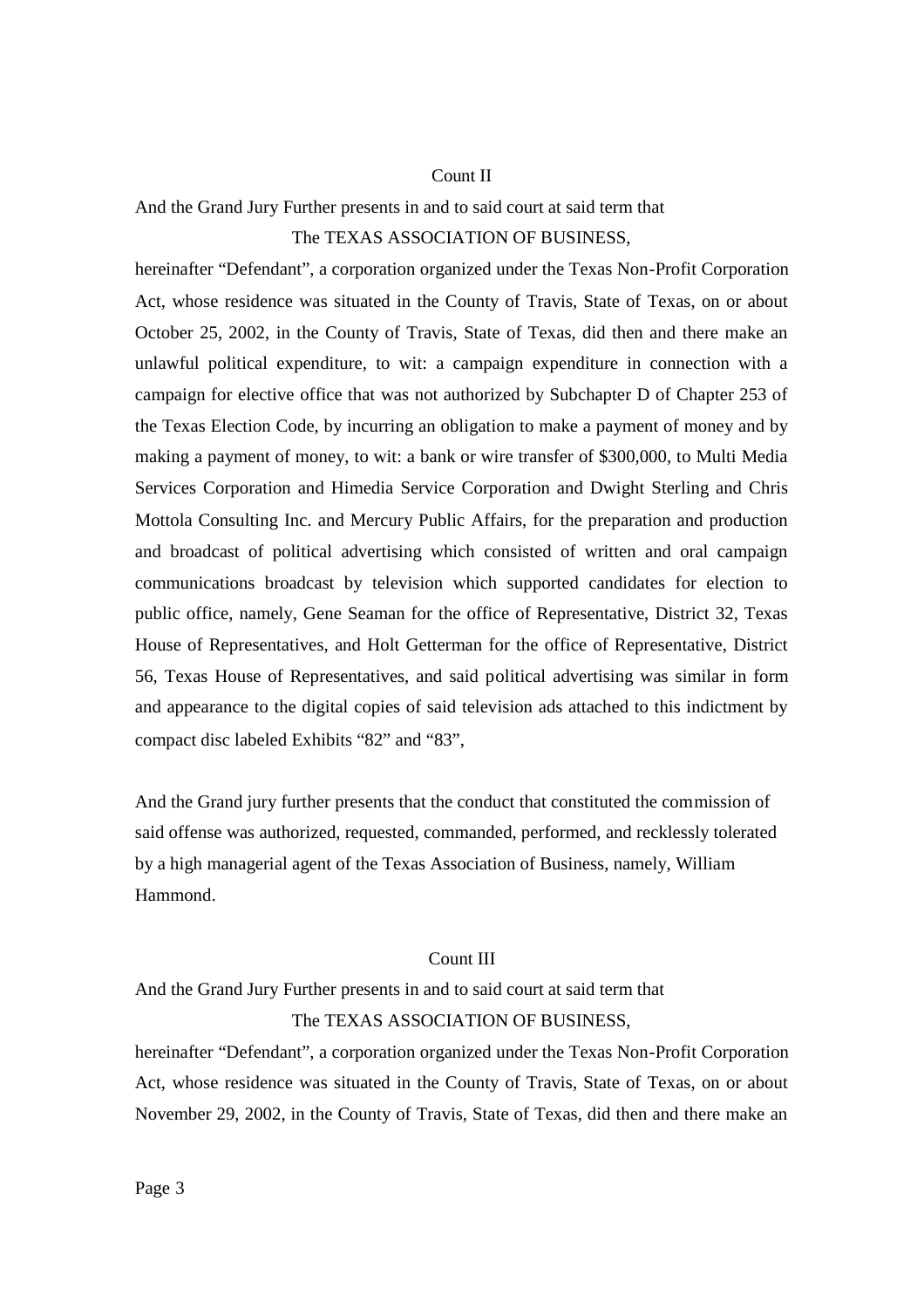unlawful political expenditure, to wit: a campaign expenditure in connection with a campaign for elective office that was not authorized by Subchapter D of Chapter 253 of the Texas Election Code, by making a payment of money to LEAA, also known as the Law Enforcement Alliance of America, for the printing and distribution of and as reimbursement for the printing and distribution of political advertising that opposed candidates for election to public office, namely Mike Head in the campaign for election to the office of Representative, District 4, Texas House of Representatives, and George Robinson in the campaign for election to the office of Representative, District 8, Texas House of Representatives, and Paul Clayton in the campaign for election to the office of Representative, District 19, Texas House of Representatives, which consisted of written campaign communications similar in form and appearance to the documents attached to this indictment as Exhibits "84", "85", and "86",

And the Grand jury further presents that the conduct that constituted the commission of said offense was authorized, requested, commanded, performed, and recklessly tolerated by a high managerial agent of the Texas Association of Business, namely, William Hammond.

# Part II

And the Grand Jury further finds and presents that the political expenditures alleged to have been made by Defendant in Counts I, II and III of this indictment were subject to regulation under the Texas Election Code, and that the Defendant's actions were not afforded protection under the First Amendment of the Constitution of the United States of America, because the Defendant, by and through the actions of Defendant's corporate officers and employees and the actions of members of Defendant's board of directors, including, but not limited to, William Hammond and Jack Campbell, engaged in one or more of the following instances of conduct while making said expenditures:

1. Defendant, through the actions of corporate employees William Hammond and Jack Campbell and Lara Laneri Keel, and through the actions of Mike Toomey and Eric Glenn, members of Defendant's board of directors and executive committee, utilized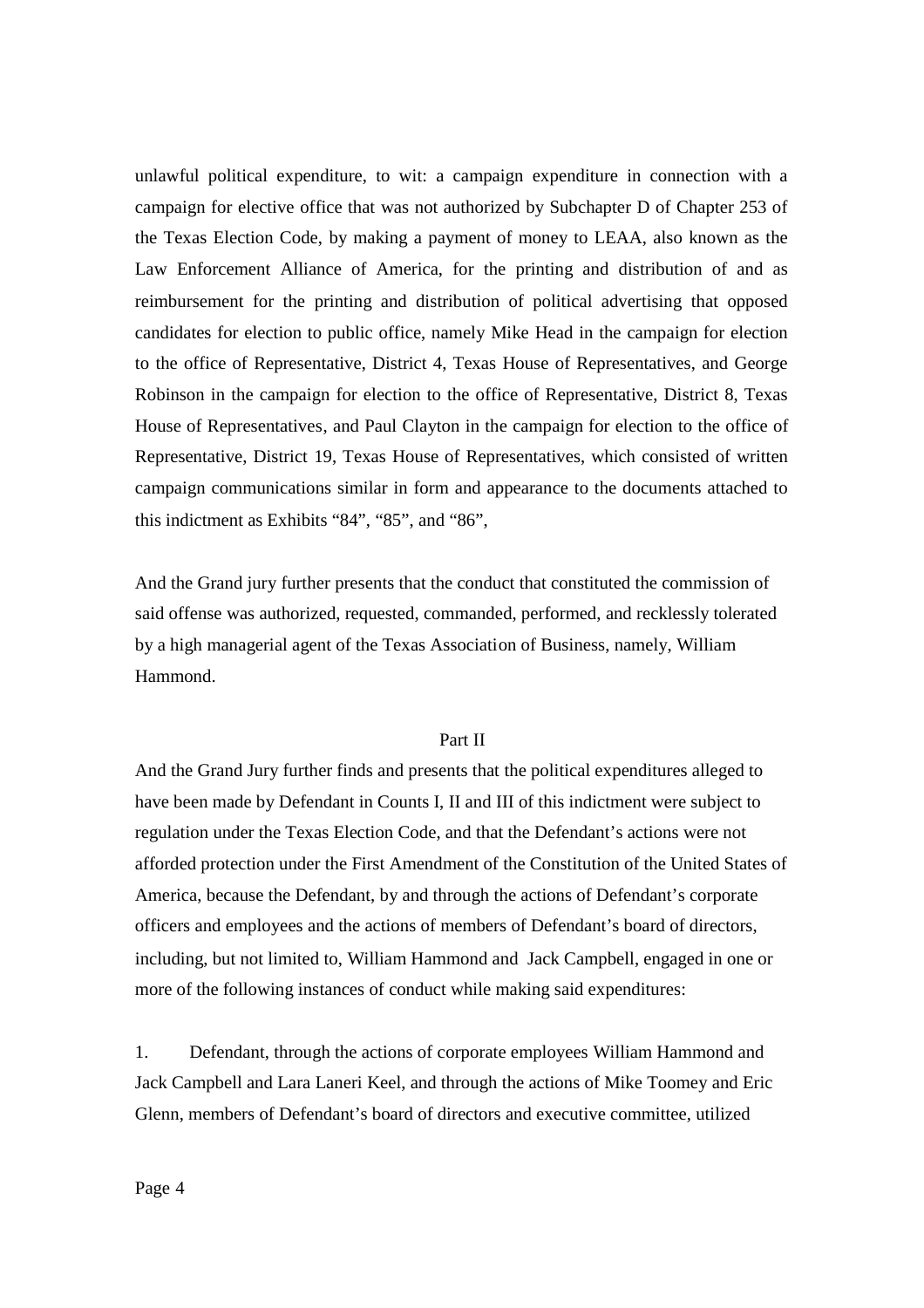Defendant's corporate resources to solicit and accept contributions from for-profit corporations and a non-profit corporation for the purpose of making the political expenditures alleged in Counts I, II & III of this indictment, with said contributions being solicited and accepted from:

Connecticut General Life Insurance Company in the amount of \$20,000 on or about January 22, 2002; and

Aetna Inc. in the amount of \$40,000 on or about February 7, 2002; and

United Healthcare of Texas Inc. in the amount of \$40,000 on or about February 11, 2002; and

Connecticut General Life Insurance Company in the amount of \$20,000 on or about February 21, 2002; and

Pacificare, PHPA Southwest Division, in the amount of \$40,000 on or about March 11, 2002; and

Humana Inc., in the amount of \$40,000 on or about March 18, 2002; and

Blue Cross of California in the amount of \$40,000 on or about March 18, 2002; and

IET&R Inc., dba Quality Data Imaging, in the amount of \$100 on or about March 18, 2002; and

The U.S. Chamber of Commerce in the amount of \$70,000 on or about May 2,

### 2002; and

Pacificare, PHPA Southwest Division, in the amount of \$60,000 on or about June 17, 2002; and

Blue Cross of California in the amount of \$60,000 on or about August 9, 2002;

# and

Aetna Inc. in the amount of \$60,000 on or about August 29, 2002; and

United Healthcare of Texas Inc. in the amount of \$60,000 on or about August 29,

# 2002; and

Humana Inc. in the amount of \$60,000 on or about September 4, 2002; and

AT&T Inc. in the amount of \$150,000 on or about September 9, 2002; and

Great-West Life and Annuity Insurance Co in the amount of \$25,000 on or about

September 16, 2002; and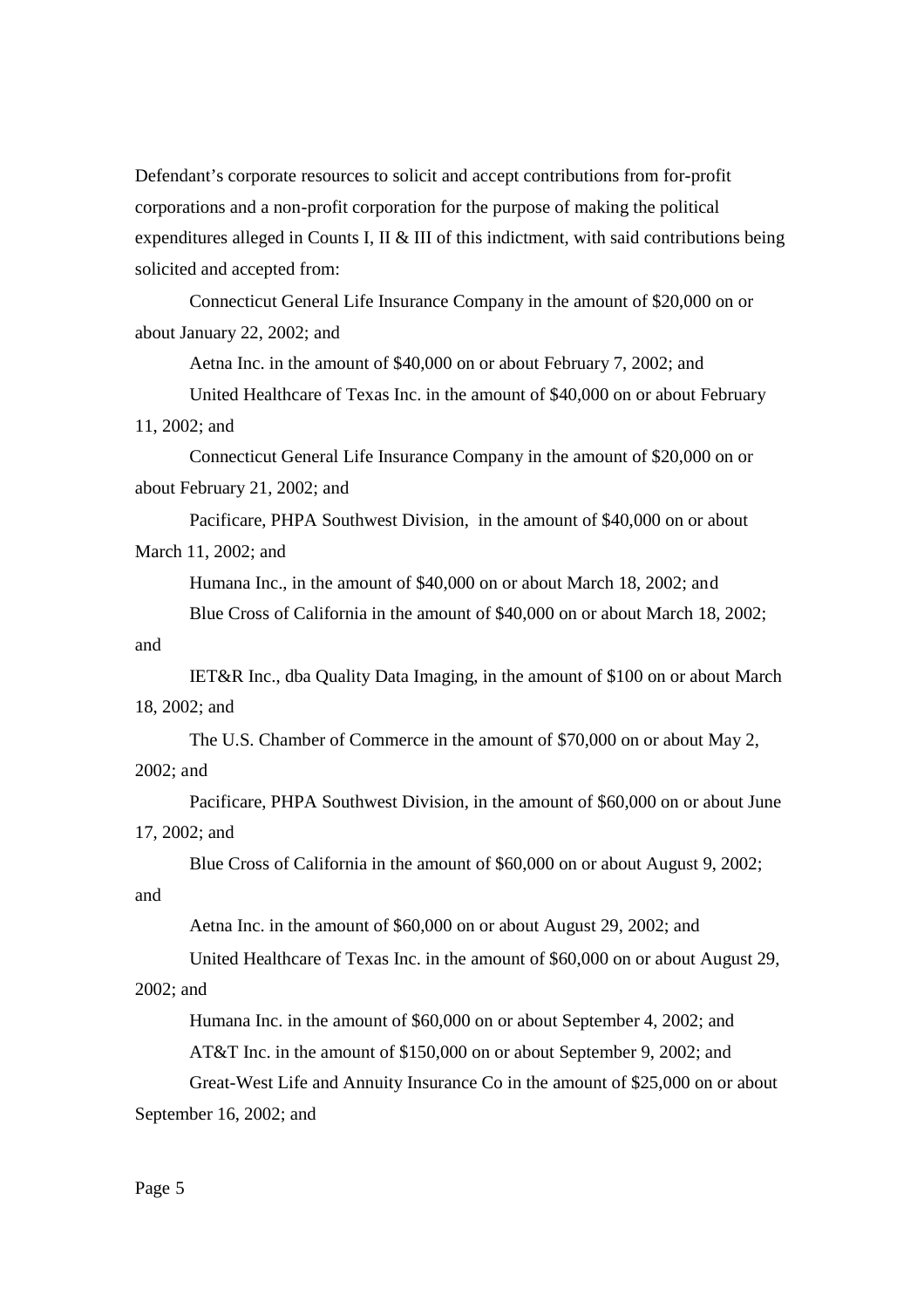Connecticut General Life Insurance Company in the amount of \$20,000 on or about September 18, 2002; and

Connecticut General Life Insurance Company in the amount of \$20,000 on or about September 18, 2002; and

Travelers Insurance in the amount of \$25,000 on or about October 8, 2002; and Liberty Mutual in the amount of \$25,000 on or about October 8, 2002; and Fortis Insurance Co. in the amount of \$25,000 on or about October 9, 2002; and The National Association of Independent Insurers in the amount of \$2,000 on or

about October 10, 2002; and

Dannenbaum Engineering Corporation in the amount of \$50,000 on or about October 14, 2002; and

J.F. Thompson Inc. in the amount of \$25,000 on or about October 14, 2002; and Great-West Life and Annuity Insurance Co. in the amount of \$25,000 on or about October 14, 2002; and

United Services Automobile Association in the amount of \$5,000 on or about October 16, 2002; and

Kemper Insurance Companies in the amount of \$5,000 on or about October 17, 2002; and

Royal & Sun Alliance in the amount of \$5,000 on or about October 18, 2002; and

State Farm Mutual Automobile Insurance Company in the amount of \$25,000 on or about October 18, 2002; and

Metropolitan Life Insurance Co.in the amount of \$10,000 on or about October 21, 2002; and

AllState Insurance Company in the amount of \$20,000 on or about October 21, 2002; and

AT&T in the amount of \$150,000 on or about October 21, 2002; and

Corrections Corporation of America in the amount of \$12,000 on or about October 24, 2002; and

J.F. Thompson Inc. in the amount of \$25,000 on or about October 24, 2002; and

U.S.A. Managed Care Organization in the amount of \$25,000 on or about October 24, 2002; and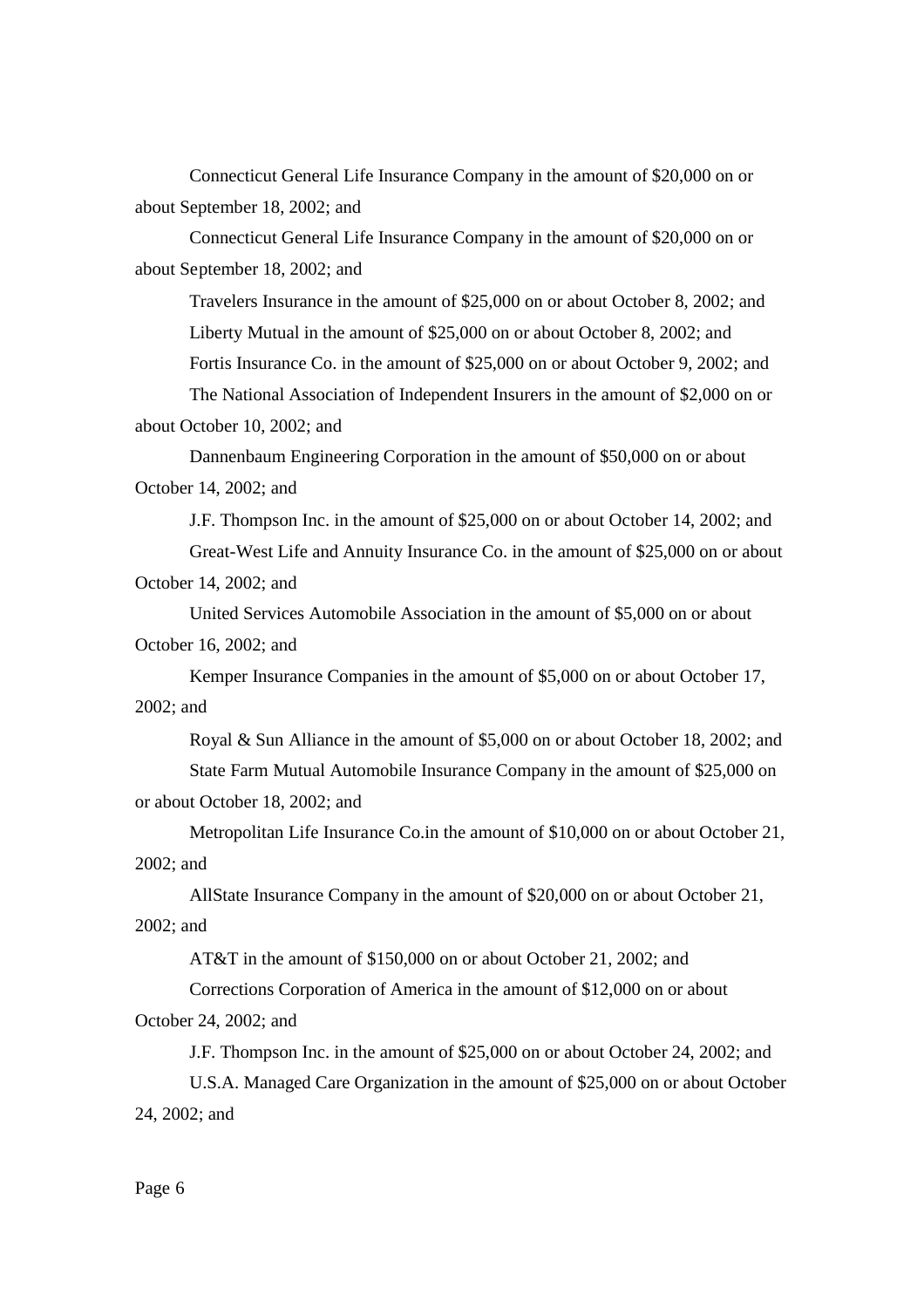Boeing Inc. in the amount of \$5,000 on or about October 24, 2002, and

The Alliance for Quality Nursing Home Care and the American Health Care Association in the amount of \$300,000 on or about October 24, 2002; and

Ace American Insurance Co. in the amount of \$10,000 on or about October 31, 2002; and

Nationwide Mutual Insurance Company in the amount of \$5,000 on or about November 7, 2002; and

The United States Chamber of Commerce in the amount of \$61,573 on or about December 2, 2002;

2. And Defendant, through the actions of corporate employees William Hammond and Jack Campbell and Lara Laneri Keel, and through the actions of Mike Toomey and Eric Glenn, members of Defendant's board of directors and executive committee, utilized Defendant's corporate resources to target specific candidates and campaigns for elective office for involvement and took actions in connection with those campaigns for elective office that included encouraging individuals connected to the Texas Association of Business, and individuals and political committees connected to the above-described corporations that contributed to Defendant, to make campaign contributions directly to those campaigns;

3. And Defendant, through the actions of William Hammond, Jack Campbell, Cathy DeWitt, and Chuck McDonald, utilized Defendant's corporate resources to endorse candidates for office and to publicize those endorsements through press releases, direct mail, newsletters, and publication on the internet;

4. And Defendant, through the actions of William Hammond, Jack Campbell, Cathy DeWitt, and Chuck McDonald, utilized Defendant's corporate resources to design said political advertisements after communicating with and receiving information from some of the Republican candidates for elective office that were the subject of said advertisements;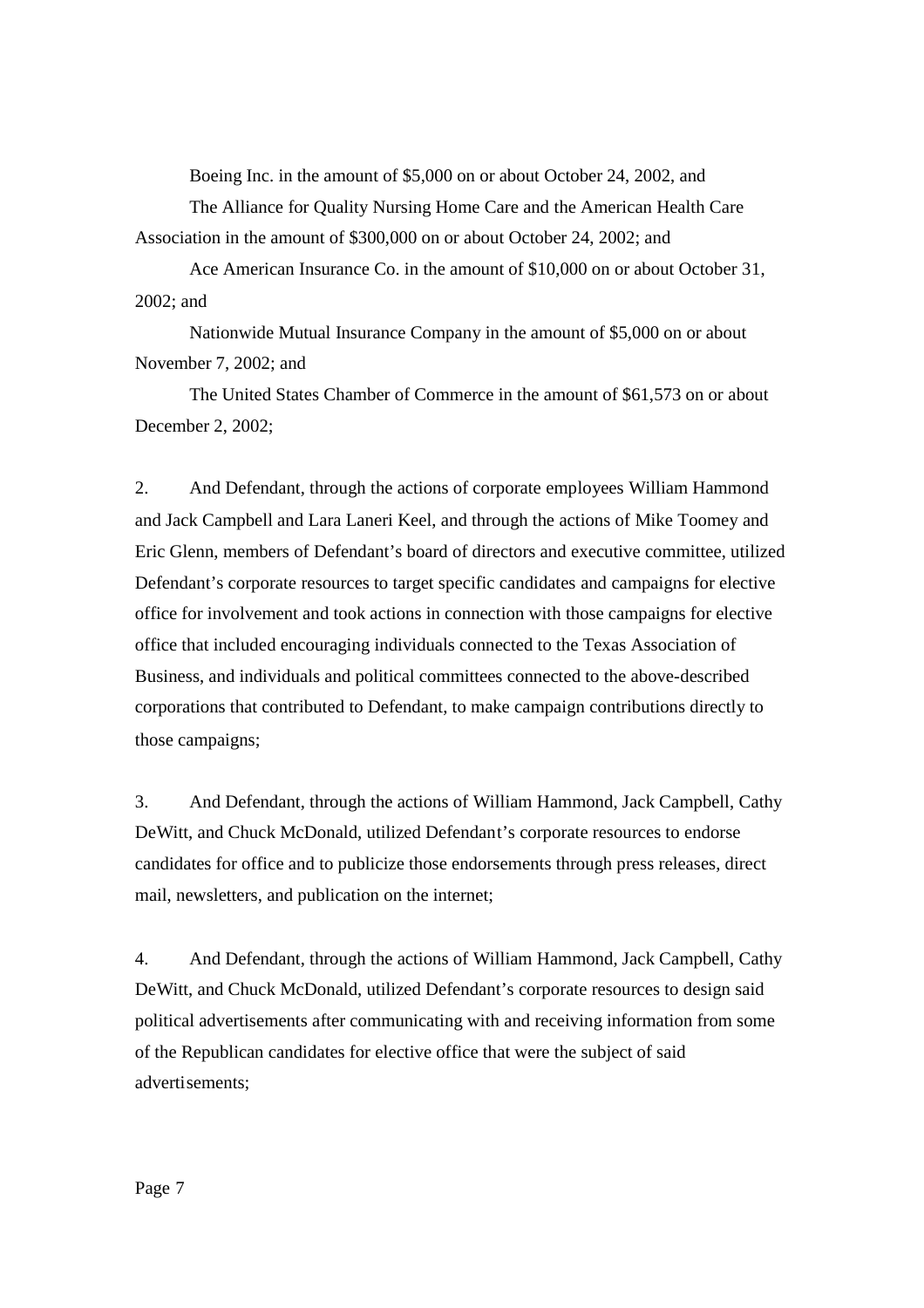5. And Defendant, through the actions of William Hammond, Jack Campbell, Cathy DeWitt, and Chuck McDonald, utilized Defendant's corporate resources to design and prepare advertisements in connection with the said campaigns for elective office that contained words expressly advocating for the election or defeat of identified candidates, with said advertisements being mailed under the name of a political committee associated with Defendant, namely, Texas Association of Business and Chambers of Commerce political committee, hereinafter "BACPAC";

6. And Defendant, through the actions of William Hammond, Jack Campbell, Cathy DeWitt, and Chuck McDonald, utilized the political committee known as BACPAC to send advertisements expressly advocating for the election or defeat of identified candidates during the same time period and to the same addresses as the advertisements alleged in Counts I and III of this indictment;

7. And Defendant, through the actions of William Hammond, Jack Campbell, Mike Toomey, and Chuck McDonald, made decisions about the content of advertisements, the timing of the distribution of advertisements, the intended audience for advertisements, and the number of advertisements to be sent after communicating with some of the Republican candidates in the said campaigns for elective office, and after communications with political committees that were helping said campaigns, namely: Texans for a Republican Majority political committee, hereinafter "TRMPAC", and Texans for Lawsuit Reform political committee, hereinafter "TLRPAC";

8. And Defendant, through the actions of William Hammond, Jack Campbell, Chuck McDonald, and Mike Toomey, made the political expenditures alleged in Counts I, II, and III of this indictment while working with and collaborating with representatives of TRMPAC and TLRPAC for the purpose of electing said candidates, in that William Hammond, Jack Campbell, Chuck McDonald and Mike Toomey met on numerous occasions with John Colyandro from TRMPAC and Matt Welch from TLRPAC to share information about the status of the said candidates' campaigns, the needs of those campaigns, the strategies of those campaigns, and the strategies of the political